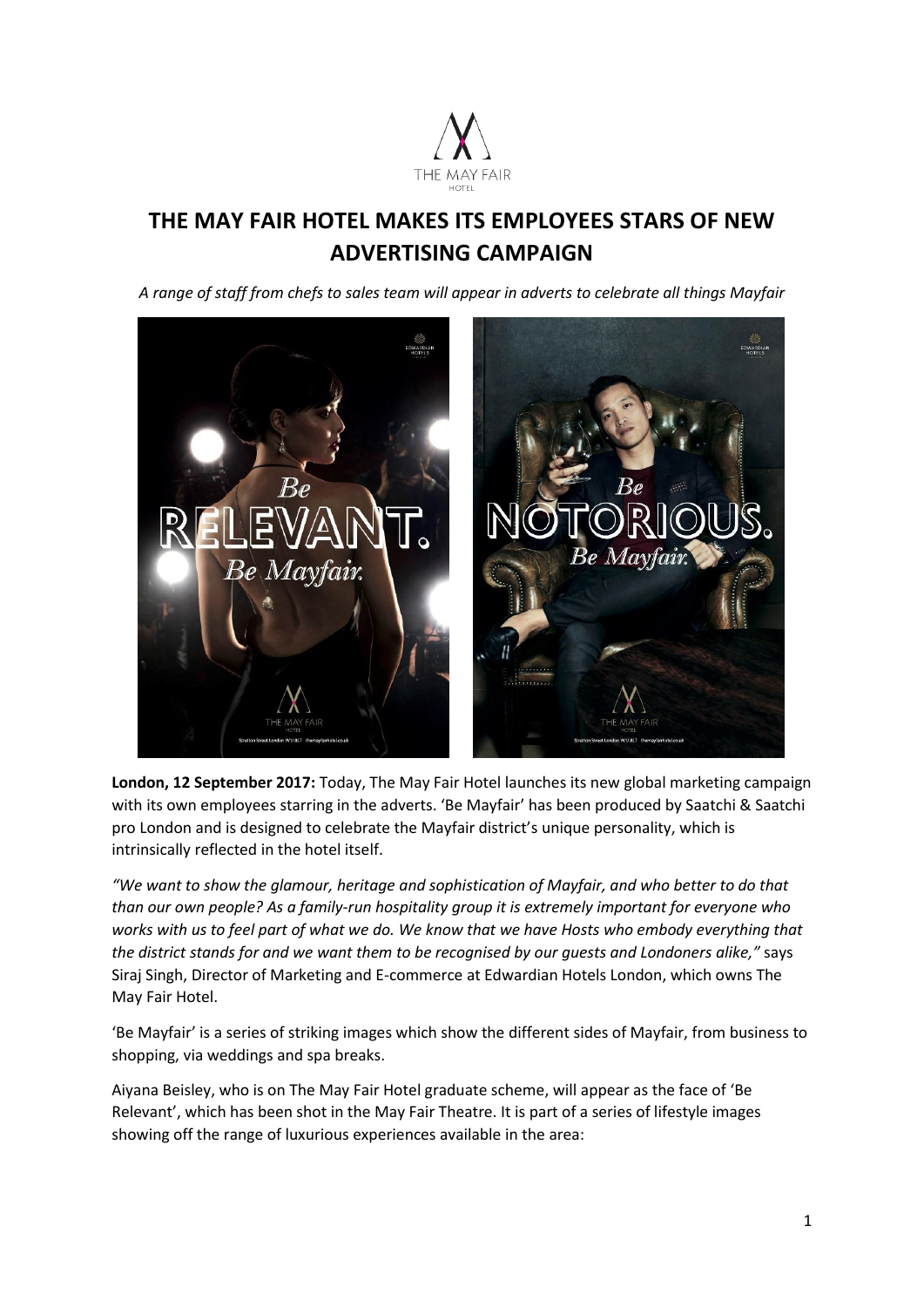*"Mayfair is such a vibrant area. All you need to do is walk down the street and see some of the most amazing restaurants, shops, hotels and galleries that London has to offer. I'm really proud to be included in this campaign – I think I'll find it odd to see myself in a magazine!"*

Meanwhile, Michael Chan from The May Fair Hotel Sales Team is the face of 'Be Notorious', embodying the playful spirit of the district's nightlife:

*"It has been a great experience to be part of this campaign. I've been working in the Mayfair area of London for over ten years and I love how this particular element of the campaign captures the essence of the area which The May Fair Hotel represents!"*

The campaign has been shot in various locations around The May Fair Hotel itself by renowned fashion photographer Lara Jade whose pictures have previously appeared in Tatler, Harper's Bazaar and Elle.

*"It has been great to be part of a campaign that tells a genuine brand story using real people from The May Fair Hotel's own staff. This has been an exciting opportunity for me and I have really enjoyed bringing it all to* life," she said.

The 'Be Mayfair' campaign will feature in magazines and newspapers, as well as social and digital platforms all over the world from Thursday 14<sup>th</sup> September.

# **ENDS**

# **Notes to Editors**

Download 'Be Mayfair' images: <https://edelmanftp.box.com/s/h2r2pryd2ccmzpqt181eyawjr4qru8rx>

For more information, please contact [jack.dyas@edelman.com](mailto:jack.dyas@edelman.com) 0203 047 2636

### **About The May Fair Hotel, London**

The luxury [May Fair Hotel](http://www.themayfairhotel.co.uk/) is in the heart of London's most stylish district. The hotel, which was opened by King George V in 1927, boasts more than 400 luxury bedrooms, including 40 suites; set alongside the relaxing [May Fair Spa;](http://www.themayfairhotel.co.uk/spa) the chic, Mediterranean tapas restaurant, [May Fair Kitchen;](http://www.mayfairkitchen.co.uk/) a 201-seat private screening room, [the May Fair Theatre](http://www.themayfairhotel.co.uk/video/the-theatre) and the exclusive [Palm Beach Casino.](http://www.thepalmbeach.co.uk/) The residence encapsulates its Mayfair locality throughout, with the intimate Terrace and Private Dining Room[; The](http://www.themayfairhotel.co.uk/bar)  [May Fair Bar](http://www.themayfairhotel.co.uk/bar) offering an array of signature cocktails; the breath-taking Crystal Room; and the decadent Danziger Suite.

The May Fair Hotel is owned and managed by independent hospitality group Edwardian Hotels London, one of the UK's largest, privately-owned companies which has been developing luxury hotel and hospitality brands since 1977.

### **About Edwardian Hotels London**

Edwardian Hotels London is a privately-owned hotel group, which has been operating and developing an upscale and luxury hotel and hospitality portfolio since Jasminder Singh OBE began his career within the hospitality industry in 1977; forming the beginnings of what would become Edwardian Hotels London. Today, Edwardian Hotels London owns and operates The May Fair Hotel, 11 Radisson Blu Edwardian, London hotels in London and central Manchester, and a collection of restaurant and bar brands, including the [May Fair Kitchen,](http://www.mayfairkitchen.co.uk/) [Monmouth Kitchen](http://www.monmouthkitchen.co.uk/) and [May Fair Bar.](http://www.mayfairbar.co.uk/) EHL are also engaged in a major development in Leicester Square, incorporating a luxury lifestyle hotel, restaurants, bars, spa and cinemas.